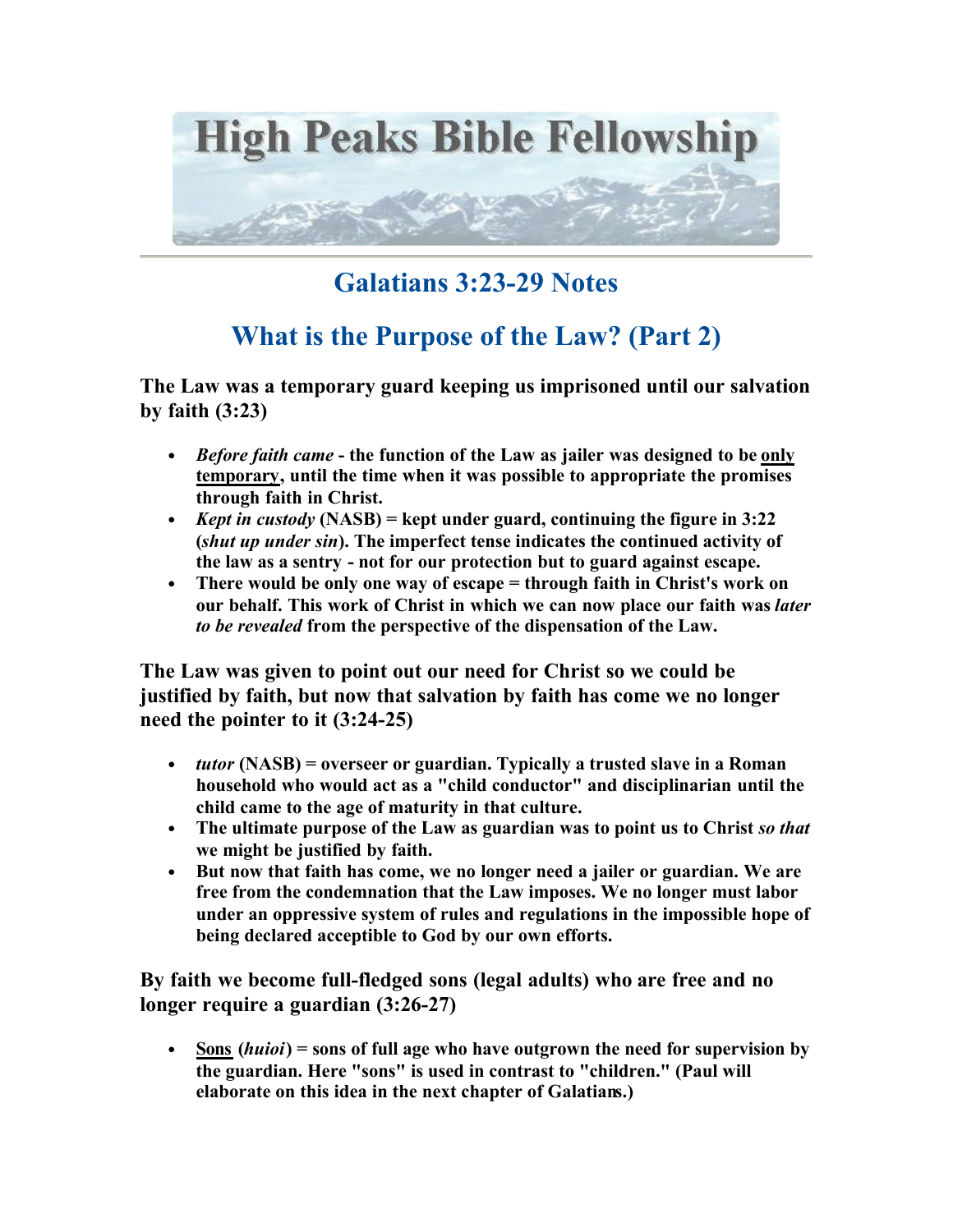- **Those who are justified by faith in Christ have entered into a new relationship with God, becoming His sons who have come of age and receive the same name as the Father, as well as the status of heirs to the family fortune.**
- **Those who are baptized into Christ is a parallel expression to "those who are justified by faith in Christ" (see First Corinthians 12:13). This baptism happens at the moment of salvation, and in this act the believer is said to be "clothed with Christ." Christ becomes the** *toga virilis* **(the Roman garment of a man who has come of age). In the culture of Paul's day a young man would actually change his wardrobe at the time set by the father in order to signify that he had ceased to be a child. This defines a Christian - "one who has put on Christ."**

**By "putting on Christ" the worldly distinctions no longer apply - no more**  *haves* **and** *have nots* **- all believers receive the inheritance (3:28)**

- **Differences of nationality/race, socio-economic status, or gender can no longer keep a person from enjoying the blessings God promised to those who believe.**
- **In the new dispensation since the atoning death and resurrection of Jesus Christ, all believers enter directly into this new relationship as sons of God by grace and through faith.**
- **In Roman society, your nationality or previous status in life did not matter once you were adopted as a son and heir.**

**If we belong to Christ, then we are heirs of God's rich promises given through Abraham (3:29)**

- **This is the real test: Do you belong to the** *SEED of Abraham***, that is, Christ? (see Gal. 3:16)**
- **If you belong to Christ, then you are an heir of the promises given to those who would follow in the footsteps of Abraham and come to God by faith. This does not happen as a result of a blood relationship to Abraham, but as a result of a faith relationship according to the example of Abraham. You become an heir of the blessings promised through Abraham to all who would believe.**

**The purpose of the Law was to lead us to the conclusion that the only way to be declared righteous before God was through faith in Christ's finished work on our behalf.**

• **God desires that each of us become emancipated sons who are eligible to receive the inheritance of the promises. A person can receive all of this through faith in Christ.**